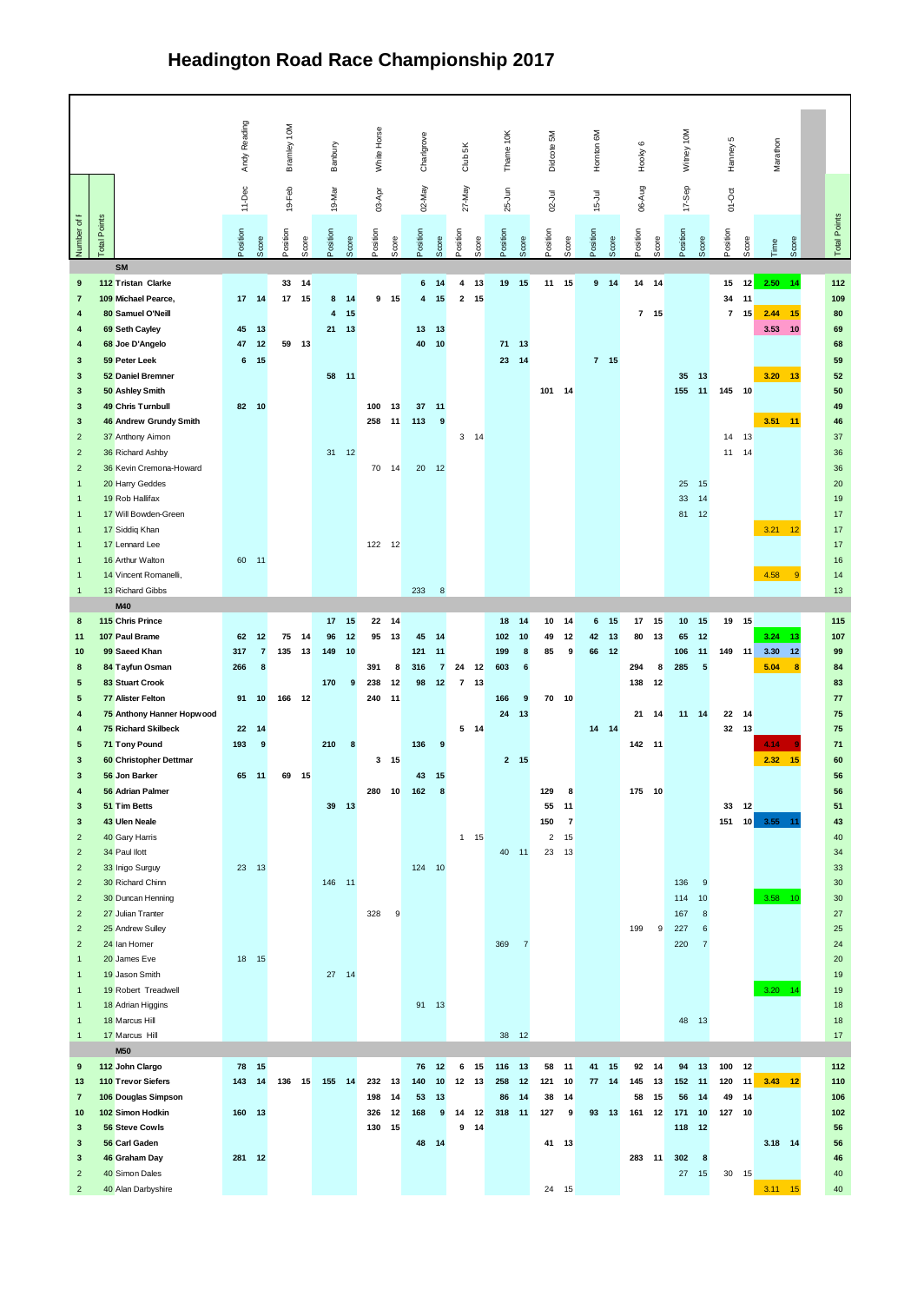## **Headington Road Race Championship 2017**

| $\overline{2}$          | 38 Kenny Lowies          |            |           |               |    | $41 - 15$ |    |        |                 |            |                |                                    |        |           |        |       |            |       |        |    |          |                  |        |       | 3.29 13     | 28                   |
|-------------------------|--------------------------|------------|-----------|---------------|----|-----------|----|--------|-----------------|------------|----------------|------------------------------------|--------|-----------|--------|-------|------------|-------|--------|----|----------|------------------|--------|-------|-------------|----------------------|
| $\overline{z}$          | 33 Frank Bailey          |            |           |               |    | 191 13    |    |        |                 |            |                |                                    |        |           |        |       |            |       |        |    |          |                  |        |       | $4.19 - 10$ | $\overline{33}$      |
|                         |                          |            |           |               |    |           |    |        |                 |            |                |                                    |        |           |        |       |            |       |        |    |          |                  |        |       |             |                      |
| $\overline{2}$          | 29 Richard Clarke        |            |           |               |    |           |    |        |                 | 2T         |                | 8 22 11                            |        |           |        |       |            |       |        |    |          |                  |        |       |             | 29                   |
|                         | 20 Mark Jones            |            |           |               |    |           |    |        |                 |            |                |                                    |        | $67 - 15$ |        |       |            |       |        |    |          |                  |        |       |             | 20                   |
|                         | 20 Mark Richards         |            |           |               |    |           |    |        |                 | 17         | 15             |                                    |        |           |        |       |            |       |        |    |          |                  |        |       |             | 20                   |
|                         | 18 John Griffiths        |            |           |               |    |           |    |        |                 |            |                |                                    |        |           |        |       |            |       |        |    |          |                  |        | 68 13 |             | 18                   |
|                         |                          |            |           |               |    |           |    |        |                 |            |                |                                    |        |           |        |       |            |       |        |    |          |                  |        |       |             |                      |
|                         | 17 Roger Thetford        |            |           |               |    |           |    |        |                 |            |                |                                    |        |           |        | 43 12 |            |       |        |    |          |                  |        |       |             | 17                   |
|                         | 16 Tim Dixon             |            |           |               |    |           |    |        |                 |            |                |                                    |        |           |        |       |            |       |        |    |          |                  |        |       | $3.54 - 11$ | 16                   |
| f                       | 16 Tim Wraith            |            |           |               |    |           |    |        |                 | $134 - 11$ |                |                                    |        |           |        |       |            |       |        |    |          |                  |        |       |             | 16                   |
|                         |                          |            |           |               |    |           |    |        |                 |            |                |                                    |        |           |        |       |            |       |        |    |          |                  |        |       |             |                      |
| $\overline{1}$          | 14 Sean Collins          |            |           |               |    |           |    |        |                 |            |                |                                    |        |           |        |       |            |       |        |    | 265      | $^{\circ}$       |        |       |             | 14                   |
| $\overline{1}$          | 14 Hanno Nickau          |            |           |               |    |           |    |        |                 |            |                |                                    |        |           |        |       |            |       |        |    |          |                  |        |       | 4.35        | 14                   |
|                         | <b>M60</b>               |            |           |               |    |           |    |        |                 |            |                |                                    |        |           |        |       |            |       |        |    |          |                  |        |       |             |                      |
| $\mathbf{R}$            | 114 David Saw ver        | 139 14     |           | 137 15        |    |           |    | 183 15 |                 |            |                |                                    | 224    | 14        | 110 15 |       |            |       | 149 15 |    |          |                  | 123    |       | 13 343 14   | 114                  |
| 10                      | 112 Howard Marshall      | 159        | 13        | 295 14        |    |           |    |        |                 | 169        | 14             | 15<br>15                           | 267    | 13        | 122    | 14    |            | 84 14 | 162 14 |    | 191      | 15               | 135    | 12    |             | 112                  |
|                         |                          |            |           |               |    |           |    |        |                 |            |                |                                    |        |           |        |       |            |       |        |    |          |                  |        |       |             |                      |
| $\overline{\mathbf{8}}$ | 101 Kit Villiers         | 358        | 10        |               |    |           |    |        |                 | 396        | 11             | $\overline{27}$<br>12              | 805    | 11        | 252    | 12    | 151        | 13    | 341 13 |    |          |                  | 236    | 9     |             | 101                  |
| s                       | 99 Kevin Byrne           | 123        | 15        |               |    | 143 15    |    |        |                 |            |                |                                    | 132    | 15        |        |       |            |       |        |    |          |                  | 90     | 14    | $3.41 - 15$ | 99                   |
| $\overline{7}$          | 98 Graham Norris         | 207        | 11        | 348 13        |    |           |    | 376    | 13              | 237        | 12             | 21<br>13                           | 386    | 12        |        |       |            |       |        |    |          |                  | 183    | 10    |             | 98                   |
|                         | 74 Philip Lister         |            |           |               |    |           |    | 255    |                 | 200        |                |                                    |        |           |        |       |            |       |        |    |          |                  |        |       |             | 74                   |
| $\overline{a}$          |                          |            |           |               |    |           |    |        | 14              |            | 13             | 18<br>14                           |        |           | 140 13 |       |            |       |        |    |          |                  |        |       |             |                      |
| 3                       | 60 Michael Davies        |            |           |               |    |           |    |        |                 | 96         | 15             |                                    |        |           |        |       |            | 67 15 |        |    |          |                  | 85     | 15    |             | 60                   |
| $\overline{\mathbf{3}}$ | 52 Manuel Stone          | 206        | 12        |               |    |           |    |        |                 |            |                |                                    |        |           |        |       |            |       |        |    | 231 14   |                  | 179    | 11    |             | 52                   |
|                         | sw                       |            |           |               |    |           |    |        |                 |            |                |                                    |        |           |        |       |            |       |        |    |          |                  |        |       |             |                      |
|                         |                          |            |           |               |    |           |    |        |                 |            |                |                                    |        |           |        |       |            |       |        |    |          |                  |        |       |             |                      |
| $\overline{9}$          | 115 Zuzana Pearce        | 99         | 14        | 122 15        |    | 120       | 15 | 104    | 15              | 60         | 15             |                                    | 119    | 15        |        |       |            | 54 15 |        |    | 150      | 12               | 107    | 13    |             | 115                  |
| $\mathbf{R}$            | 111 Madeleine Dinn       | 106        | 13        |               |    |           |    | 163    | 14              |            |                | 13 <sub>1</sub><br>13 <sup>2</sup> | 136    | 13        | 79     | 15    | 55         | 14    | 117    | 14 | 134      | 14               |        |       |             | 111                  |
| $\mathbf{z}$            | 109 Susie Power          |            |           |               |    | 148 14    |    | 169    | 13              | 9n         | 13             | 14<br>11                           | 173    | 12        | 87     | 14    |            |       | 127    | 13 |          |                  | 97     | 14    |             | 109                  |
| $\overline{5}$          | 87 Dyanne Cruickshank    | 183 12     |           |               |    |           |    |        |                 |            |                |                                    |        |           |        |       |            |       | 181    | 12 | 140      | 13               | 150    | 12    | 4.01<br>13  | 87                   |
|                         |                          |            |           |               |    |           |    |        |                 |            |                |                                    |        |           |        |       |            |       |        |    |          |                  |        |       |             |                      |
| s                       | 80 Gemma Harris          | 277 11     |           |               |    | 261 12    |    |        |                 |            |                |                                    |        |           |        |       |            |       | 295 11 |    | 271      | $\overline{11}$  |        |       | 4.39<br>10  | 80                   |
| $\ddot{\phantom{1}}$    | 79 Charlotte Sugden      |            |           |               |    |           |    |        |                 |            |                | 10 15                              | 122 14 |           |        |       |            |       | 112 15 |    |          |                  |        |       | 3.41<br>×   | 79                   |
| $\overline{z}$          | 36 Caroline Hidalgo      |            |           |               |    |           |    |        |                 | 82 14      |                |                                    |        |           |        |       |            |       |        |    |          |                  |        |       | $4.16 - 12$ | 25                   |
|                         | 20 Michelle Domington    |            |           |               |    |           |    |        |                 |            |                |                                    |        |           |        |       |            |       |        |    | 34 15    |                  |        |       |             | 20                   |
|                         |                          |            |           |               |    |           |    |        |                 |            |                |                                    |        |           |        |       |            |       |        |    |          |                  |        |       |             |                      |
|                         | 20 Harriet Griffiths     |            |           |               |    |           |    |        |                 |            |                |                                    |        |           |        |       |            |       |        |    |          |                  |        | 87 15 |             | 20                   |
|                         | 20 Amy Read              |            | 76 15     |               |    |           |    |        |                 |            |                |                                    |        |           |        |       |            |       |        |    |          |                  |        |       |             | 20                   |
| ł                       | 19 Suzy Robertson        |            |           |               |    |           |    |        |                 |            |                |                                    |        |           |        |       |            |       |        |    |          |                  |        |       | 3.53 14     | 19                   |
| ٠                       | 18 Lucy Scott            |            |           |               |    | 158 13    |    |        |                 |            |                |                                    |        |           |        |       |            |       |        |    |          |                  |        |       |             | 18                   |
|                         |                          |            |           |               |    |           |    |        |                 |            |                |                                    |        |           |        |       |            |       |        |    |          |                  |        |       |             | 17                   |
|                         | 17 Francesca Tiller      |            |           |               |    |           |    | 171 12 |                 |            |                |                                    |        |           |        |       |            |       |        |    |          |                  |        |       |             |                      |
|                         | 16 Clare Bodsworth       |            |           |               |    |           |    |        |                 |            |                |                                    |        |           |        |       |            |       |        |    |          |                  |        |       | 4.20 11     | 16                   |
|                         |                          |            |           |               |    |           |    |        |                 |            |                |                                    |        |           |        |       |            |       |        |    |          |                  |        |       |             |                      |
| 1                       |                          |            | $10^{-1}$ |               |    |           |    |        |                 |            |                |                                    |        |           |        |       |            |       |        |    |          |                  |        |       |             |                      |
|                         | 15 Alice Wood            | 308        |           |               |    |           |    |        |                 |            |                |                                    |        |           |        |       |            |       |        |    |          |                  |        |       |             | 15                   |
|                         | W35                      |            |           |               |    |           |    |        |                 |            |                |                                    |        |           |        |       |            |       |        |    |          |                  |        |       |             |                      |
| $\ddot{a}$              | 111 Fdit Greenhill       | 219 14     |           | 297           | 14 | 260       | 13 |        |                 | 278        | $\mathbf{R}$   | 16<br>15                           | 348    | 14        | 145    | 14    |            |       |        |    | 216      | 13               |        |       | 4.14 11     | 111                  |
| 10                      | 108 Katie King           |            |           | 322 13        |    | 230       | 14 | 380 12 |                 | 261        | 10             | $\infty$<br>13                     | 379    | 13        | 156    | 13    | 115 14     |       |        |    | 199      | 14               | 148    | 13    |             | 108                  |
| $\overline{5}$          | 99 Rachel Shaw           |            |           |               |    | 64        | 15 |        |                 |            |                |                                    |        |           | 48     | 15    |            |       |        |    | $\infty$ | 15               | 59     | 15    | $3.14 - 14$ | 99                   |
|                         |                          |            |           |               |    |           |    |        |                 |            |                |                                    |        |           |        |       |            |       |        |    |          |                  |        |       |             |                      |
| $\overline{7}$          | 96 Emma Smith            | 267        | 12        | 404 12        |    |           |    |        |                 | 309        | 6              | 23<br>12                           |        |           |        |       |            |       | 296 15 |    | 279      | 10               |        |       | 4.54        | 96                   |
| $\ddot{\phantom{1}}$    | 65 Jill Thomas           |            |           |               |    |           |    |        |                 | 274        | $\overline{9}$ | 17<br>14                           |        |           | 159    | 12    |            |       |        |    |          |                  |        |       |             | 65                   |
| $\overline{\mathbf{z}}$ | 60 Yvonne Morris         |            |           |               |    |           |    |        |                 | 100        | 15             |                                    | 139 15 |           |        |       |            | 58 15 |        |    |          |                  |        |       |             | 60                   |
| $\overline{\mathbf{3}}$ |                          |            |           | 163 15        |    |           |    | 205    | 14              | 123        | 14             |                                    |        |           |        |       |            |       |        |    |          |                  |        |       |             | <b>KR</b>            |
|                         | 58 Rosemary Payne        |            |           |               |    |           |    |        |                 |            |                |                                    |        |           |        |       |            |       |        |    |          |                  |        |       |             |                      |
| $\overline{\mathbf{3}}$ | 58 Michelle Reid         | 92 15      |           |               |    |           |    | 164    | 15              | 126        | 13             |                                    |        |           |        |       |            |       |        |    |          |                  |        |       |             | 58                   |
| $\overline{\mathbf{3}}$ | 46 Sharon Merrill        | $243 - 13$ |           |               |    |           |    |        |                 | 286        | ż              |                                    |        |           |        |       |            |       |        |    | 260      | $\overline{11}$  |        |       |             | 46                   |
| $\overline{2}$          | 34 Rosie Winder          |            |           |               |    |           |    | 332    | 13              | 234 11     |                |                                    |        |           |        |       |            |       |        |    |          |                  |        |       |             | 34                   |
| $\overline{z}$          | 33 Marrella Luckett      |            |           |               |    |           |    | 438    | $\overline{11}$ |            |                |                                    | 557    | 12        |        |       |            |       |        |    |          |                  |        |       |             | $\overline{z}$       |
| $\overline{2}$          | 31 Jocelyn Larsen        |            |           |               |    |           |    |        |                 |            |                |                                    |        |           |        |       |            |       |        |    | 237      | 12               |        |       | $4.24 = 9$  | 31                   |
|                         |                          |            |           |               |    |           |    |        |                 |            |                |                                    |        |           |        |       |            |       |        |    |          | $\alpha$         |        |       |             |                      |
| $\overline{2}$          | 30 Abi Johnston          |            |           |               |    |           |    |        |                 |            |                |                                    | 744 11 |           |        |       |            |       |        |    | 320      |                  |        |       |             | 30                   |
| 1                       | 20 Diane Moore           |            |           |               |    |           |    |        |                 |            |                |                                    |        |           |        |       |            |       |        |    |          |                  |        |       |             | 20                   |
| ł                       | 19 Catriona Scott        |            |           |               |    |           |    |        |                 |            |                |                                    |        |           |        |       |            |       |        |    |          |                  | 119 14 |       |             | 19                   |
| ٠                       | 18 Jasmijn Arts          |            |           |               |    |           |    |        |                 |            |                |                                    |        |           |        |       |            |       |        |    |          |                  |        |       | 3.28 13     | 18                   |
| ł                       |                          |            |           |               |    |           |    |        |                 | $145 - 12$ |                |                                    |        |           |        |       |            |       |        |    |          |                  |        |       |             | 17                   |
|                         | 17 Emma Croft            |            |           |               |    |           |    |        |                 |            |                |                                    |        |           |        |       |            |       |        |    |          |                  |        |       |             |                      |
|                         | 17 Kate Daniels          |            |           |               |    |           |    |        |                 |            |                |                                    |        |           |        |       |            |       |        |    |          |                  |        |       | 3.34 12     | 17                   |
|                         | 16 Sam Henwood           | 312 11     |           |               |    |           |    |        |                 |            |                |                                    |        |           |        |       |            |       |        |    |          |                  |        |       |             | 16                   |
|                         | 13 Caroline Dean         |            |           |               |    |           |    |        |                 |            |                |                                    |        |           |        |       |            |       |        |    |          |                  |        |       | $4.52 - 8$  | 13                   |
|                         |                          |            |           |               |    |           |    |        |                 |            |                |                                    |        |           |        |       |            |       |        |    |          |                  |        |       | <b>B</b>    |                      |
|                         | 11 Anna Chappell         |            |           |               |    |           |    |        |                 |            |                |                                    |        |           |        |       |            |       |        |    |          |                  |        |       | 4.54        | 11                   |
| $\overline{1}$          | 10 Helen Smith           |            |           |               |    |           |    |        |                 |            |                |                                    |        |           |        |       |            |       |        |    |          |                  |        |       | $5.44$ 5    | 10                   |
| $\overline{1}$          | <b>9 Claim Newell</b>    |            |           |               |    |           |    |        |                 |            |                |                                    |        |           |        |       |            |       |        |    |          |                  |        |       | 6.14        | $\ddot{\phantom{a}}$ |
|                         | <b>W45</b>               |            |           |               |    |           |    |        |                 |            |                |                                    |        |           |        |       |            |       |        |    |          |                  |        |       |             |                      |
| $\overline{7}$          | 108 Anita James          |            |           |               |    | 214 14    |    | 279    | 14              | 165        | 12             |                                    |        |           |        |       |            | 97 15 |        |    | 175      | 15               | 130    | 15    | $4.16$ 12   | 108                  |
|                         |                          |            |           |               |    |           |    |        |                 |            |                |                                    |        |           |        |       |            |       |        |    |          |                  |        |       |             |                      |
| $\ddot{a}$              | 107 Sandra Harding-Brown | 249 11     |           | $493 - 13$    |    | 254       | 13 |        |                 | 251        | ø              |                                    | 446    | 14        | 165 14 |       | $122 - 13$ |       |        |    | 245      | 11               |        |       | 4.52<br>- q | 107                  |
| $\overline{z}$          | 106 Christine Childs     | 158 14     |           |               |    |           |    |        |                 | 167        | 11             |                                    |        |           | 124 15 |       |            |       | 167    | 14 | 177      | 14               | 131    | 14    |             | 106                  |
| ٠                       | 78 Liz Tumer             |            |           |               |    | 166 15    |    | 194 15 |                 | 128        | 13             |                                    |        |           |        |       |            |       | 147    | 15 |          |                  |        |       |             | 78                   |
| $\ddot{\phantom{1}}$    | 73 Alison Barry          |            |           |               |    |           |    |        |                 |            |                |                                    |        |           |        |       | $102 - 14$ |       | 253 13 |    | 195 13   |                  | 178 13 |       |             | 73                   |
|                         |                          |            |           |               |    |           |    |        |                 |            |                |                                    |        |           |        |       |            |       |        |    |          |                  |        |       |             |                      |
| $\ddot{\phantom{1}}$    | 68 Linda Slay            | 241        | 12        | 349           | 14 |           |    |        |                 | 248        | 10             |                                    |        |           |        |       |            |       |        |    | 244      | 12               |        |       |             | 68                   |
| $\overline{\mathbf{z}}$ | 59 Kate Allred           |            | 87 15     |               |    |           |    |        |                 | 64         | 15             |                                    |        |           |        |       |            |       |        |    |          |                  |        |       | $3.26 - 14$ | 59                   |
| $\overline{\mathbf{3}}$ | 53 Maria Keenan          |            |           | 227 13 325 15 |    |           |    |        |                 |            |                |                                    |        |           |        |       |            |       |        |    |          |                  |        |       | 4.49        | 53                   |
| $\overline{2}$          | so Esther Johnson        |            |           |               |    |           |    |        |                 | 95 14      |                |                                    | 171 15 |           |        |       |            |       |        |    |          |                  |        |       |             | 39                   |
| $\overline{2}$          | 33 Kelly Homer           |            |           |               |    |           |    |        |                 |            |                |                                    | 477    | 13        |        |       |            |       |        |    | 266      | 10 <sup>10</sup> |        |       |             | 33                   |